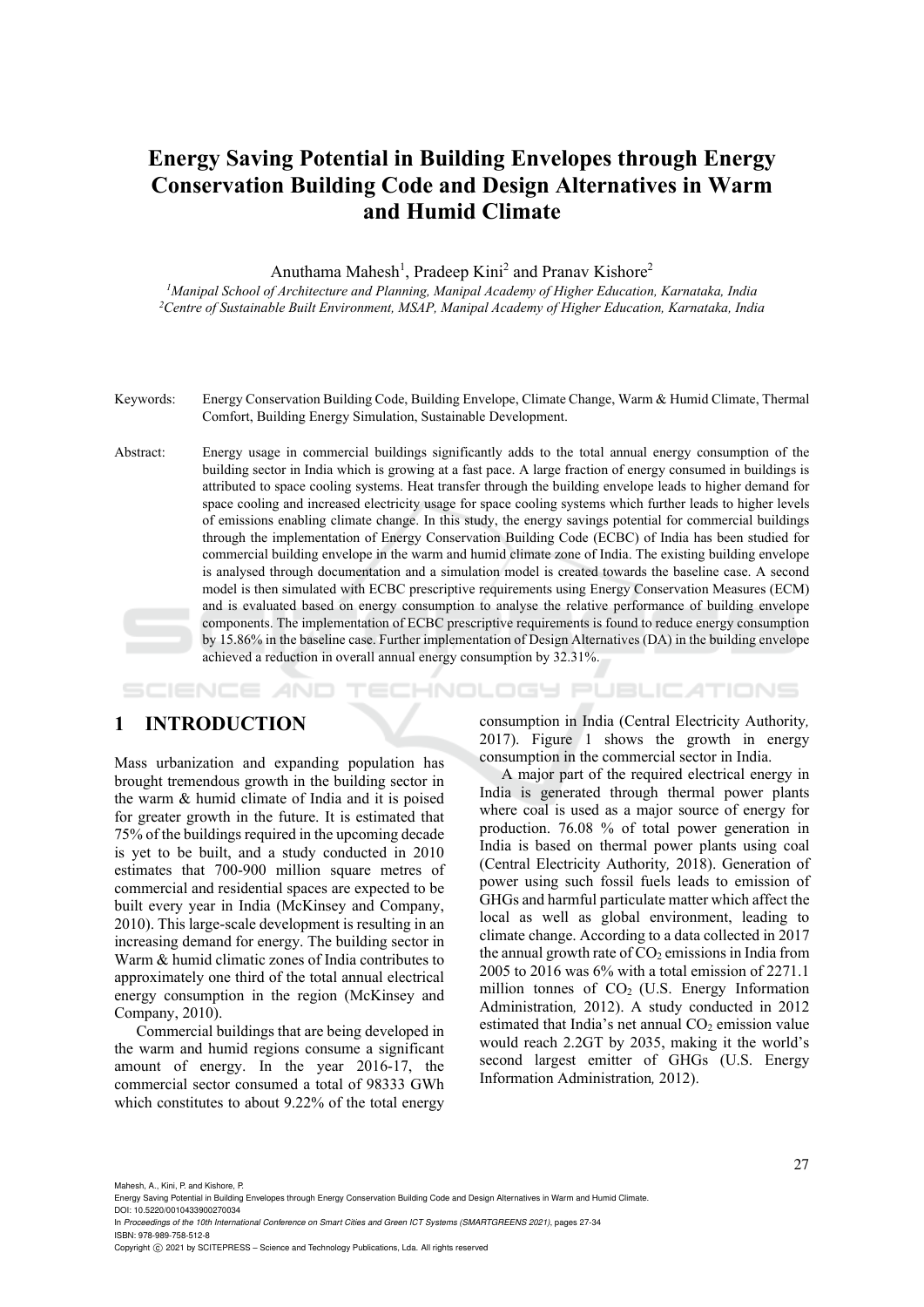

Figure 1: Electrical Energy Consumption growth in Commercial Sector in India (Source: Central Electricity Authority).

Studies have shown that the building sector, which contributes to about 30% of the total national energy consumption, has the potential to control the effect of energy consumption on climate change through the implementation of energy conservation measures. In commercial buildings, energy consumed by HVAC for space cooling, lighting and use of office equipment are major contributors to the total energy consumed. The space cooling in commercial buildings contributes to nearly 50% of the total commercial building energy consumption (International Energy Agency*,* 2011). In India, air conditioning systems sales has increased from 2.8 million units in 2009 to approximately 30 million units in 2017 (TERI*,* 2018).

In order to mitigate the harmful effects caused by such large-scale growth on the environment and to promote energy efficiency in the built environment, the energy conservation building code was formulated by the Bureau of Energy Efficiency (BEE). These building codes aim to conserve energy and operation costs to the building owner over time, relative to the building energy performance and operation costs of a conventionally designed building. The Energy Conservation Building Code (ECBC) focuses on energy conservation in commercial buildings due to their high share of energy consumption in the nation.

Several studies have been carried out to analyse the energy conservation potential through the implementation of various energy conservation codes and advanced energy efficiency measures in different climatic zones in India. Chedwal et al. reported that the application of ECBC strategies on the existing hotels in Jaipur, Rajasthan could lead to an annual savings of 27.9 GWh. Furthermore, the application of advanced EEMs resulted in an annual energy savings

potential up to 67.04 GWh (Chedwal, Mathur, Agarwal and Dhaka*,* 2015). In a study conducted for energy conservation potential in the hot and dry climate of Ahmedabad, Gujarat, Jayswal et al. estimated a 31% reduction in space cooling load through the implementation of ECBC for building envelope design (Jayswal, 2012). Another study conducted by Tulsyan et al. focused on six different typologies of commercial buildings in the city of Jaipur, Rajasthan. This study resulted in understanding the variation of energy saving potential with the type of building usage. Energy conservation through ECBC implementation ranges from a minimum of 17% in the case of an institutional building to the highest of 42% in the case of a hospital building in the hot and dry climate of Jaipur (Tulsyan, Dhaka, Mathur and Yadav*,* 2012). A study was conducted on the practical implementation of energy conservation measures like cool roofs and roof whitening for air-conditioned commercial buildings in warm & humid climatic zone, in the city of Hyderabad which estimated a reduction in space cooling energy requirement by 14-26% (*Xu, Sathaye, Akbari, Garg, Tetali,* 2011).

A number of studies in different climatic zones, have proven the effectiveness of the implementation of energy conservation codes and advanced energy efficiency measures for energy savings in commercial buildings. However, there are limited number of studies related to the implementation of ECBC on commercial buildings in warm and humid climate. The aim of this study is to understand the factors leading to increased electrical energy consumption in a conventional commercial building and to estimate the energy savings potential of an ECBC-compliant building compared to the energy consumption in a conventional commercial building in warm and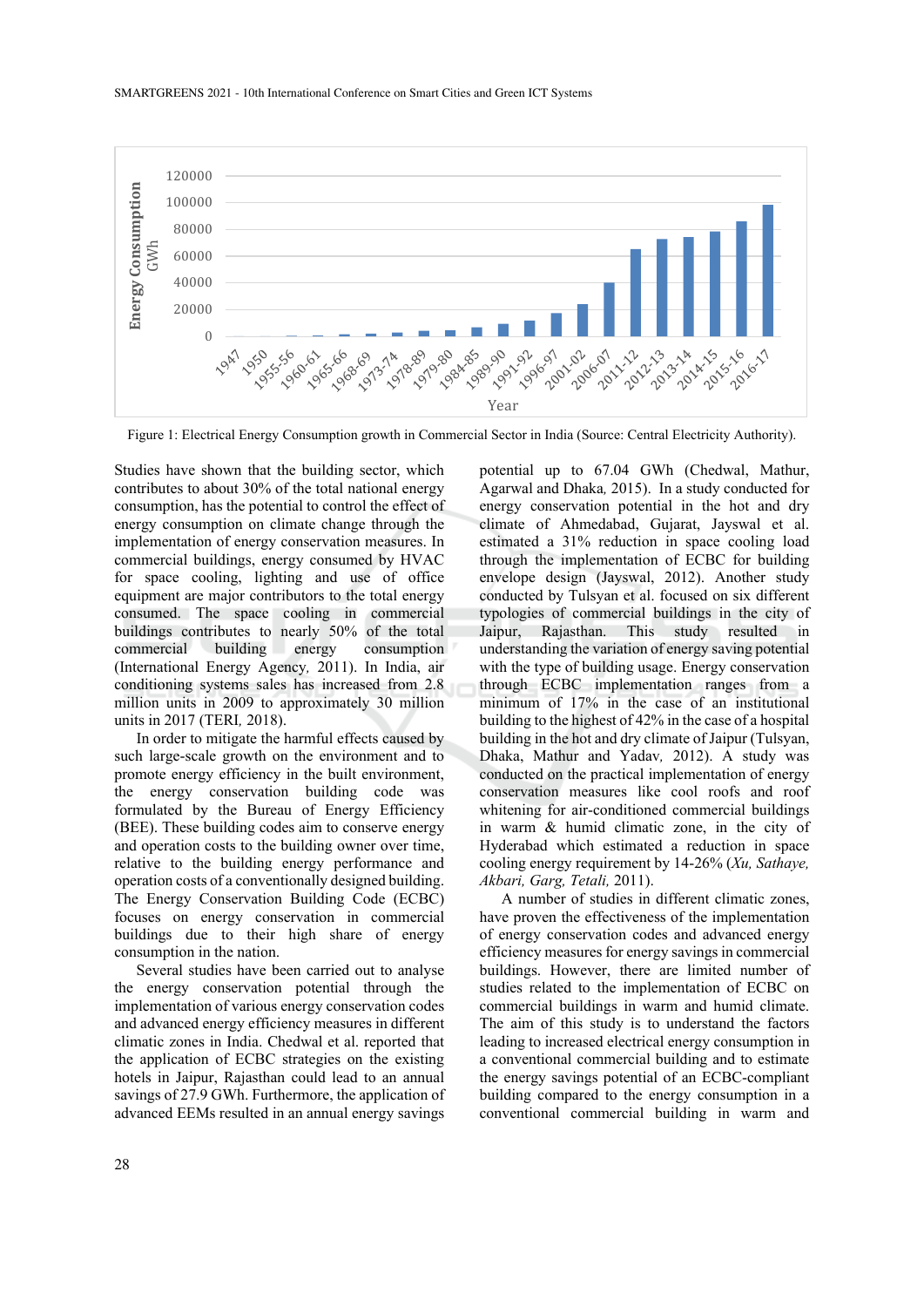humid climate. Energy saving potential through ECBC recommended parameters and advanced energy efficiency measures for the building envelope has been studied for the demonstration building.

# **2 ENERGY CONSERVATION BUILDING CODE OF INDIA**

## **2.1 Overview**

The Bureau of Energy Efficiency (BEE) is an agency initiated by the government of India under the ministry of power. The role of BEE is to introduce codes and standards for the efficient use of energy in India. One such initiative was the launch of Energy Conservation Building Code (ECBC) in 2007 with the objective of reducing the impacts of increasing energy consumption and carbon emissions which ultimately leads to a larger problem of climate change. ECBC provides nominal guidelines and requirements for energy efficient design of buildings through several approaches.

A building with commercial use is classified as per the functional requirements of its design, construction, and use into the following categories such as Hospitality, Healthcare, Assembly, Business, Educational, Shopping Complex, and Mixed-use Building. The energy efficiency criteria in commercial buildings is achieved by implementing certain energy efficiency measures in the design of building systems. The code specifications are broadly applicable to four main building systems; Building envelope, HVAC and mechanical systems, lighting (interior and exterior), and electrical power generators and motors.

ECBC sets a few mandatory requirements and provides two approaches for compliance; Prescriptive Method and Whole Building Performance Method. The Prescriptive Method requires a building to meet all prescribed minimum or maximum values for all building systems whereas in the Whole Building Performance Method, the building is said to be ECBC-compliant when the net annual energy consumption value of the proposed simulation model is lower compared to that of the standard design model. Under this approach, it is not necessary for the design to follow the individual ECBC prescribed requirements*.* 

## **2.2 Implementation of ECBC**

Implementation of ECBC in commercial buildings in India can be proved instrumental in energy conservation and energy efficient design. While the Central Government has powers under the Energy Conservation Act, 2001 to notify standards energy consumption in commercial buildings, the state governments can amend the code to suit local or regional needs and notify the same.

In the state of Karnataka, mandatory Energy Conservation Building Code compliance was adopted for commercial buildings in 2014 by the Karnataka Renewable Energy Department Limited under the Energy Department of the Government of Karnataka. Several modifications were made to the code by The Energy Department to suit the local requirements in Karnataka.

### **2.3 ECBC for Warm and Humid Climate Zone**

All prescriptions given by the code are specific to the climate zone in which the proposed building is situated. All regions of the country have been classified into the following five climatic zones: warm-humid, composite, temperate, hot and dry, and cold. The varying profile of each climate zone demands different code prescriptions to facilitate the thermal comfort requirements. ECBC prescribes material requirements for each component of the building envelope, specifically for ECBC compliance in the warm and humid climate zone. For instance, the maximum permissible U-value of a roof assembly in the warm and humid climate zone is prescribed as  $0.33$  W/m<sup>2</sup>K and that of an opaque external wall is  $0.40$  W/m<sup>2</sup>K. The maximum allowed Energy Performance Index (EPI) ratios for all ECBCcompliant buildings in warm and humid climate is 1.

# **3 METHODOLOGY**

A five-storey commercial building has been chosen for detailed analysis and demonstration which is located in Manipal, Karnataka. The demonstration building envelope has extensive glazed facade and the heat gain conditions can be well understood in such a layout. The data of energy consumption due to each building envelope component is studied for further understanding of the factors that influence variation in energy consumption. Implementation of ECBC on commercial building envelopes has been studied and this study aims to contribute towards the energy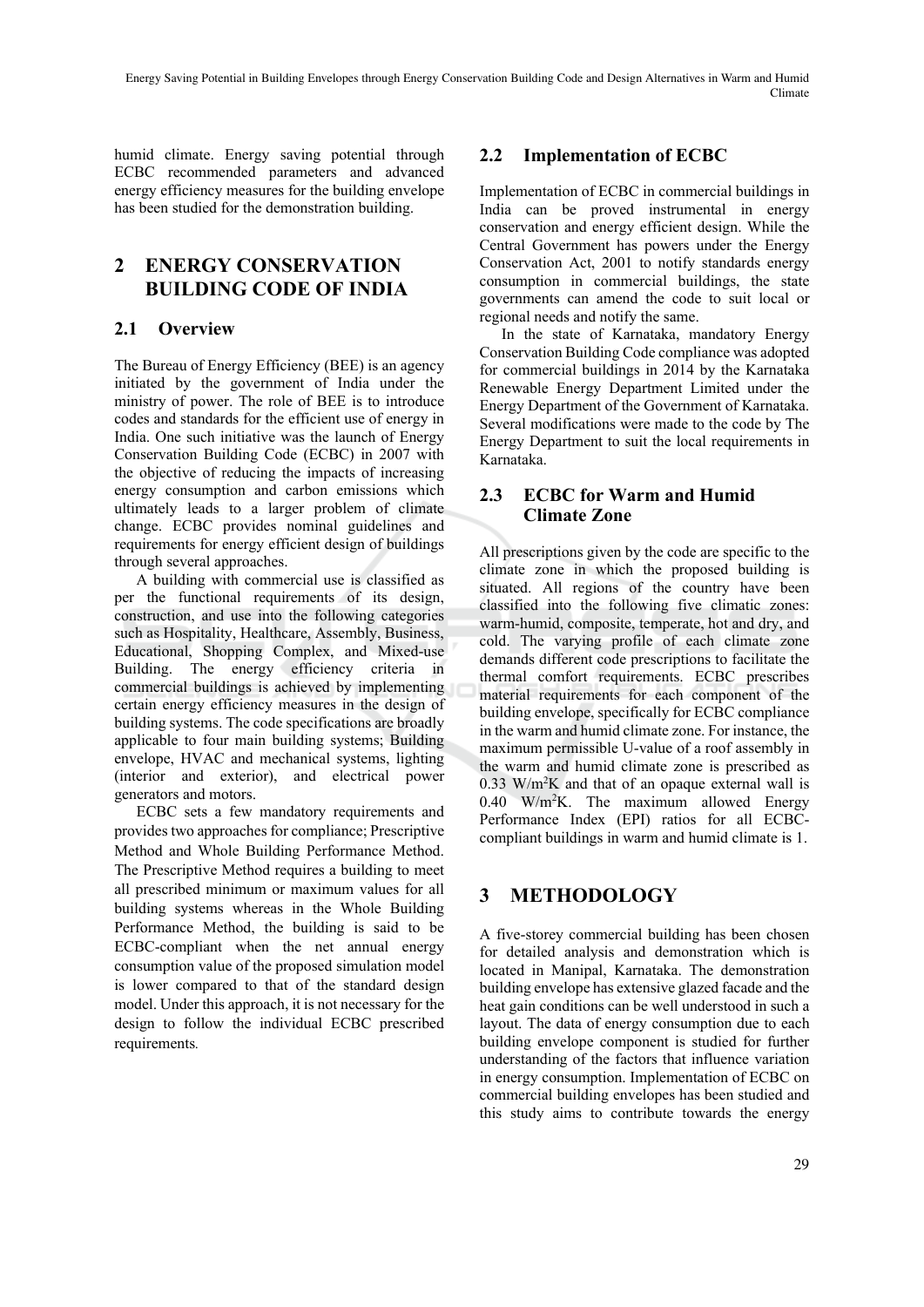saving potential especially for the warm and humid climatic zone in India.

#### **3.1 Climate at Study Location**

Figure 2 shows the monthly temperature variation for Manipal where the demonstration building is situated and is a broad representative sample for this climate.



Figure 2: Monthly temperature variation in Manipal.

Manipal lies in the district of Udupi in southern coastal Karnataka which experiences tropical warm and humid climate. The temperature reaches a maximum of 37°C with an average humidity of 72% during the summer months from March to May. Heavy rainfall of over 4000 mm is experienced in the months of June to September with peak humidity level up to 90%. The average annual humidity is 77% and the and mean annual temperature is 29°C. Heavy winds are common during the monsoon, reaching a peak wind speed of over 12m/s.

### **3.2 On-site Documentation of Demonstration Building**



Figure 3: Exterior view of demonstration building.

On-site documentation of the building was carried out to collect data on the building dimensions, annual energy consumption, occupancy, building materials etc. Figure 3 shows the exterior view of the demonstration building.

Table 1: Lists details of the demonstration building that have an impact on the energy consumption.

| <b>Building Information</b> | <b>Details</b>               |
|-----------------------------|------------------------------|
| Location                    | 13°20'48.4"N<br>74°47'03.1"E |
| Site area                   | $910 \text{ m}^2$            |
| Building size               | $G + 4$                      |
| Total built-up area         | $2190 \text{ m}^2$           |
| Ground coverage             | 38.5%                        |
| First floor carpet area     | $500 \text{ m}^2$            |
| Building facing             | North-West                   |
| Operating schedule          | $9:00 AM - 9:00 PM$          |
| WWR - NW                    | 0.85                         |
| WWR - NE                    | 1.00                         |
| WWR - SW                    | 0.71                         |
| WWR - SE                    | 0.00                         |

The demonstration building is a  $G+4$  shopping centre majorly occupied by departmental stores. The building has a ground coverage of  $350m^2$ , total built up area of 2190m<sup>2</sup> and total carpet area of 1900m<sup>2</sup> which is majorly occupied by departmental stores.

The stores have an operation time of 12 hours, from 9:00AM to 9:00PM. The upper floors have a larger floor plate area compared to the ground floor which is achieved by a 3-meter cantilever on all sides. The longer front façade of the building faces the north-west direction and the structure incorporates complete glass facades on two sides with an average window-to-wall ratio of 0.62. A small central atrium from the ground floor to the third-floor acts as a good source of daylighting. Table 2 lists the material specifications for each of the building-envelope component.

The building envelope majorly consists of the opaque walls, roof slab and vertical fenestrations. The opaque walls have an overall u-value of 2.03  $W/m^2K$ and are constructed with 150mm thick concrete masonry units with interior and exterior plaster thickness of 10mm. The building roof and floors are 150mm thick reinforced concrete slabs with a thermal transmittance (u-value) of 2.97 W/m2 K. Exterior glazing curtain wall is used as vertical fenestration with clear glass of 10mm thickness and SHGC of 0.86.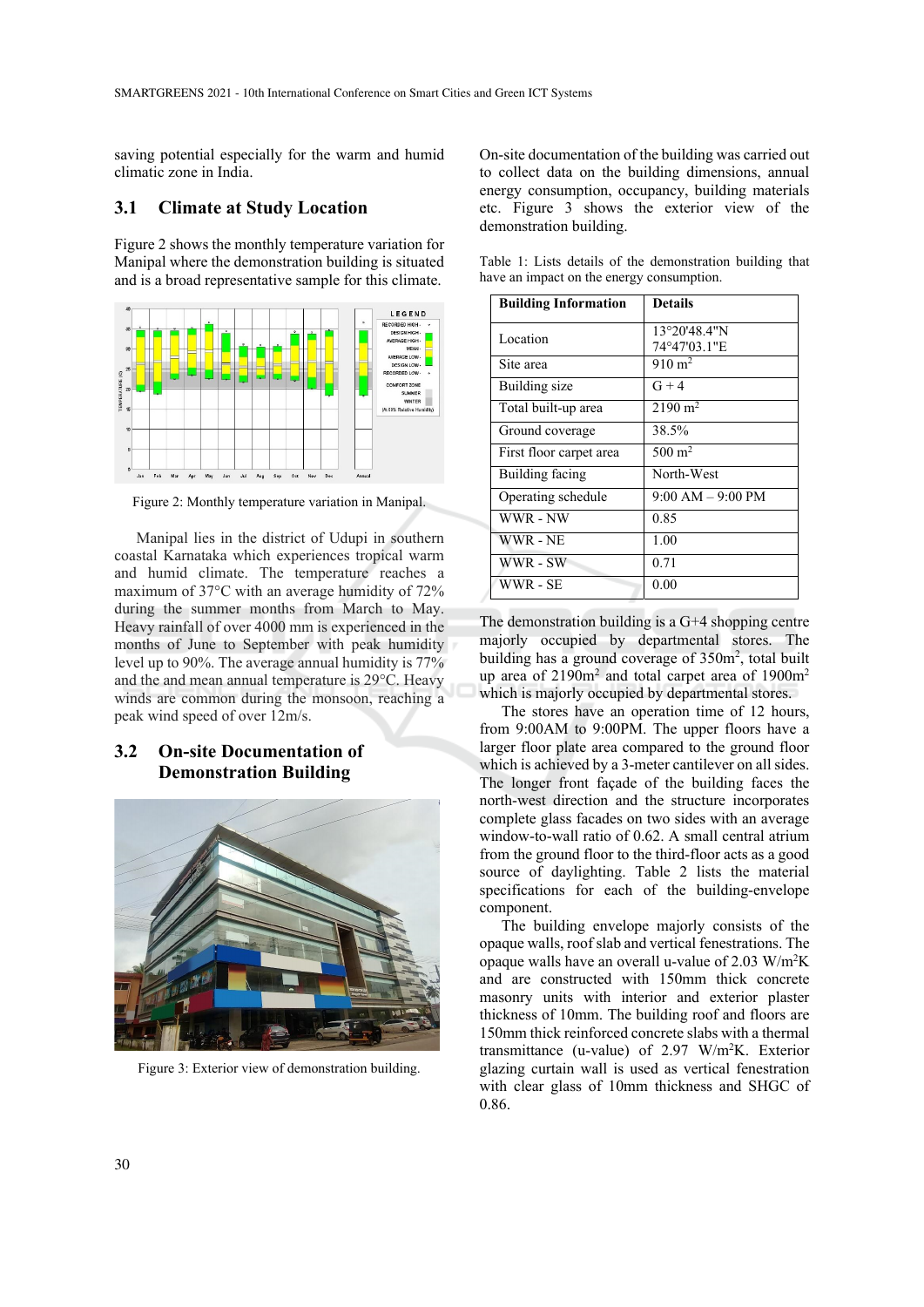Energy Saving Potential in Building Envelopes through Energy Conservation Building Code and Design Alternatives in Warm and Humid Climate

| <b>Building component</b> | Material(s)                                                               | <b>Detailing</b>                                                                                           |
|---------------------------|---------------------------------------------------------------------------|------------------------------------------------------------------------------------------------------------|
| Wall                      | Concrete masonry<br>U-value $2.03 \text{ W/m}^2\text{K}$                  | 200mm thick masonry (concrete block) wall $+$<br>10mm cement plaster in interior(s) and<br>$exterior(s)$ . |
| Vertical Fenestration     | Exterior glazing<br>U-value $5.54$ W/m <sup>2</sup> K<br><b>SHGC 0.76</b> | Full height exterior clear glass glazing 10mm<br>thickness                                                 |
| Floor                     | RCC flat slab<br>U-value $1.8 \text{ W/m}^2\text{K}$                      | Reinforced concrete slab 100mm thick                                                                       |
| Roof                      | RCC flat slab<br>U-value $1.8 \text{ W/m}^2\text{K}$                      | Reinforced concrete slab 100mm thick                                                                       |

Table 2: Building Material Specifications.

The building plan follows a symmetrical layout with a simple grid for columns placement. The building entrance is on the north-west facade of the building. A central atrium of 3.0m x 7.8m divides the plan into two equal rentable areas while also serving as a good source of daylight. The building consists of one elevator and one staircase that reaches up to the 4th floor. The average floor-plate area is  $320m^2$  on the ground floor and 500m2 on all above floors. Figure 4 shows the typical floor plan of the demonstration building.



Figure 4: Typical floor plan.

### **3.3 Building Energy Simulation**

In this study, the annual energy consumption of the simulated model of the proposed design following ECBC recommendations is compared to that of the existing energy consumption value of the demonstration building. Building energy simulation is carried out using a BEE approved simulation software, eQUEST, which enables detailed building energy analysis. The software utilizes a DOE-2 simulation engine and it also includes a building creation wizard, a graphical result display, and an EEM wizard. The 3D simulation model of the demonstration building made on e-QUEST is shown in Figure 5.



Figure 5: eQUEST simulation model of demonstration building.

As per the onsite documentation of the building envelope and the utility bills of the building, the baseline case with all parameters of the building envelope and material specifications is used as input and modeled. The simulation model is calibrated with the onsite documentation and validated towards ECBC compliance and ECM Design Alternatives for building envelopes in warm & humid climatic zone. The prescriptive requirements are achieved by implementing design strategies such as increasing the thickness and addition of insulating materials to the roof(s) and opaque walls, utilising glazing with lower SHGC in vertical fenestrations and so on. Table 3 lists the prescriptive requirements for building envelope components of ECBC compliant retail buildings in warm & humid climatic zone of India.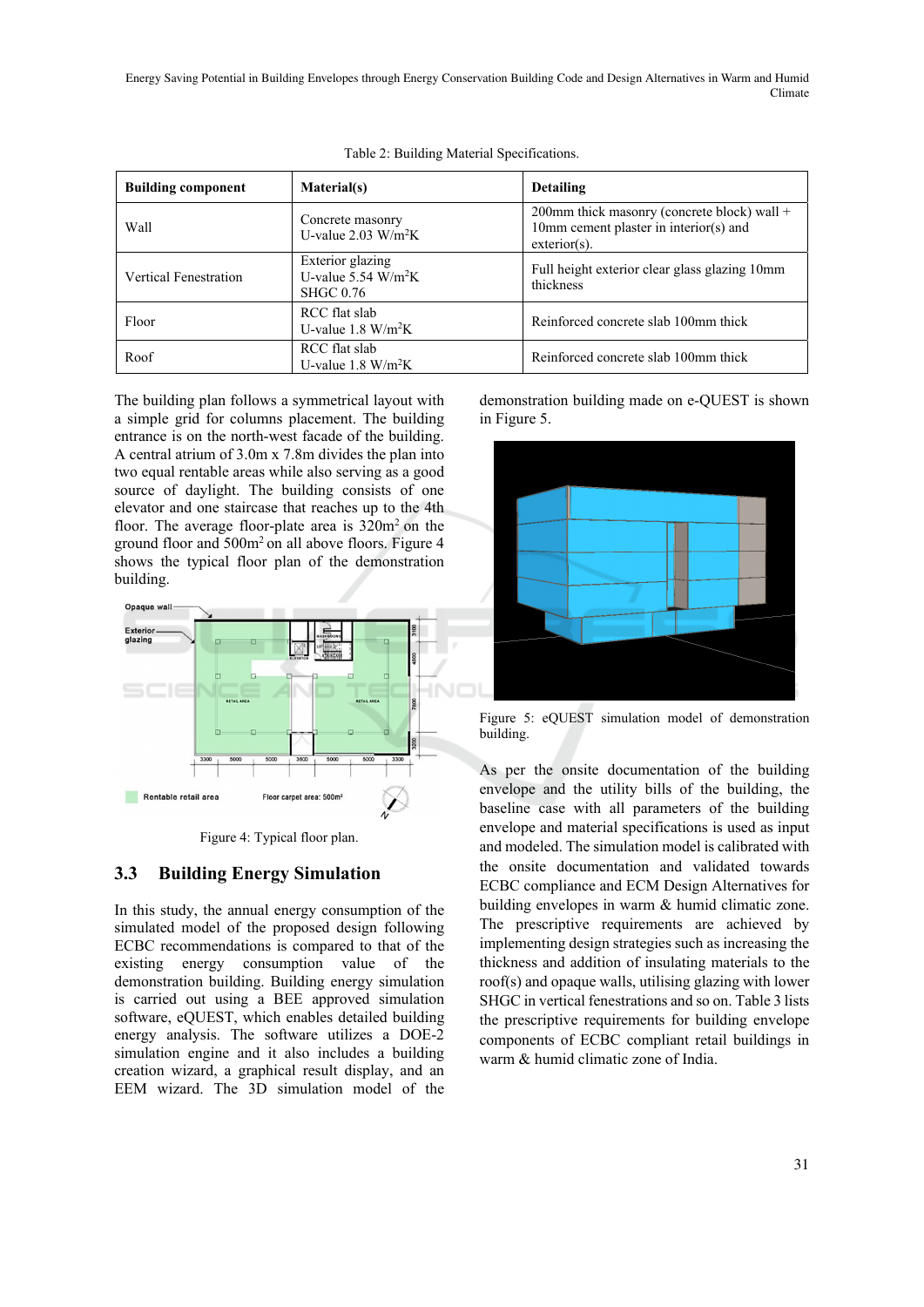| <b>Building</b><br><b>Envelope</b><br>Component | Parameter          | <b>Prescriptive</b><br>Requirement |  |
|-------------------------------------------------|--------------------|------------------------------------|--|
| Opaque External<br>Wall                         | Maximum<br>U-Value | $0.40$ (W/m <sup>2</sup> K)        |  |
| Roof                                            | Maximum<br>U-Value | $0.33$ (W/m <sup>2</sup> K)        |  |
| Vertical                                        | Maximum<br>SHGC    | 0.27                               |  |
| Fenestration                                    | Maximum<br>U-Value | $3.00$ (W/m <sup>2</sup> K)        |  |

Table 3: ECBC prescriptive requirements for building envelope in warm and humid climate.

The second model is simulated after the implementation of ECBC prescriptive requirements on e-QUEST to arrive at the new energy consumption value. The difference between the energy consumption values of the first model and the second model gives the total energy saved through the implementation of the energy efficiency measures used to attain the ECBC requirements.

# **4 RESULTS AND DISCUSSION**

On simulating the first model with existing building parameters as a baseline, an annual electrical energy consumption value of 547,230 kWh with EPI of 249.8 kWh/m2 /y was obtained. Majority of the consumed energy could be attributed to space cooling which constitutes to 35.44% of the net building energy consumption. Energy conservation measures for the building envelope presents potential for reduction in energy consumption due to space cooling. Furthermore, it was noticed that maximum energy consumption occurs in the months of March, April and May which are the hottest months of the year for this climatic region which leads to maximum requirement for space cooling through HVAC systems.

On obtaining these values and identifying the major factors that cause an increased consumption of energy during several months of the year, certain energy conservation measures (ECMs) specific to the building envelope were implemented as prescribed by ECBC in order to reduce the energy demand by HVAC systems. The ECMs included aspects such as change in the U-value of opaque walls, glazing and roof which are achieved by altering the material or the

building component specifications. Once the changes were applied to the second model, the building performance was simulated on eQUEST. The changes made in the second model resulted in reduction in energy consumption compared to the model simulated with existing parameters. The percentage of energy conserved through the implementation of each ECM was calculated. Table 4 lists the percentage of reduction in energy consumption achieved through each ECBC prescriptive requirement change in the building envelope and the cumulative energy consumption.

Table 4: Energy savings through each ECBC prescriptive building envelope ECM.

| Parameter                          | <b>Baseline</b>                                                                 | <b>ECBC</b><br>Prescriptive                                                                                                                        | <b>Energy</b><br><b>Savings</b> |
|------------------------------------|---------------------------------------------------------------------------------|----------------------------------------------------------------------------------------------------------------------------------------------------|---------------------------------|
|                                    | Case                                                                            | <b>ECM</b>                                                                                                                                         | (%)                             |
| Wall<br>thickness $-$<br>U-value   | $200$ mm<br>thick<br>concrete<br>masonry<br>wall<br>U-value<br>2.03<br>$W/m^2K$ | 300mm thick<br>aerated concrete<br>block wall<br>U-value $0.40$<br>$W/m^2K$                                                                        | 7.28%                           |
| Roof slab<br>thickness-<br>U-value | $100$ mm<br>thick<br>reinforced<br>concrete<br>slab<br>U-value 1.8<br>$W/m^2K$  | 115mm thick<br>reinforced<br>concrete slab with<br>60mm thick over-<br>deck extruded<br>polystyrene<br>insulation<br>$U$ -value $0.32$<br>$W/m^2K$ | 4.78%                           |
| Glazing type<br>- U-value          | 10mm<br>single<br>glazing<br>U-value<br>5.54<br>$W/m^2K$                        | 20mm double<br>glazing - 6mm<br>glass with 8mm<br>air cavity<br>$U$ -value $3.0$<br>$W/m^2K$                                                       | 5.84%                           |
| Glazing type<br>– SHGC             | 10mm<br>single<br>glazing<br><b>SHGC 0.76</b>                                   | 20mm double<br>glazing - 6mm<br>glass with 8mm<br>air cavity<br><b>SHGC 0.27</b>                                                                   | 5.84%                           |
| <b>Cumulative</b><br>Total         |                                                                                 |                                                                                                                                                    | <b>Total</b><br>15.86%          |

It is observed that change in the properties of opaque walls lead to maximum reduction in energy consumption due to space cooling requirement. For instance, reduction of U-value by using 300mm thick aerated concrete blocks in opaque walls leads to reduction of building energy consumption by 7.28%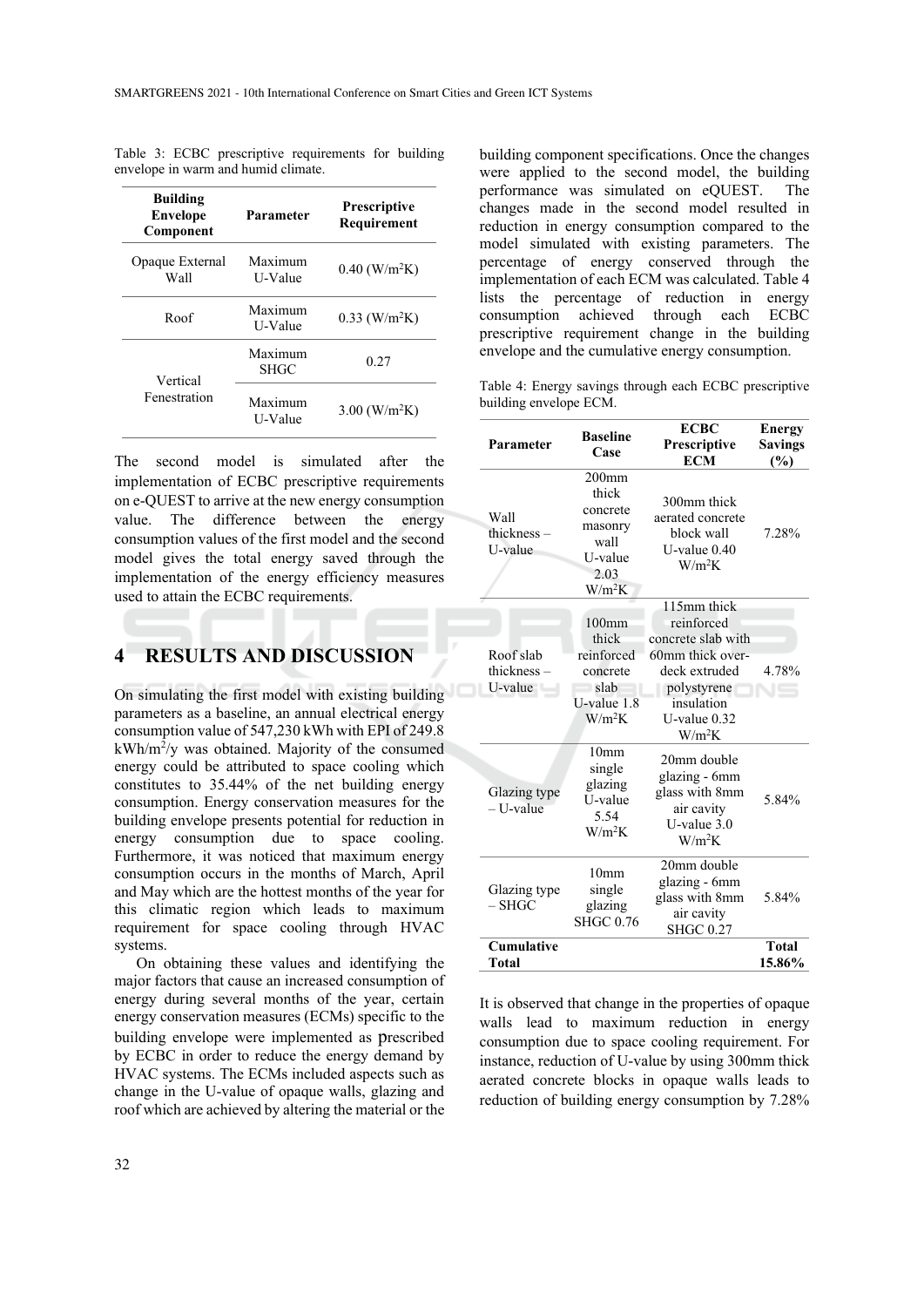and addition of insulation in the roof slab to reduce the U-value, reduced energy consumption by 4.78%. Similarly, since nearly half of the building incorporates a glass façade, changing the vertical fenestration to a double-glazed unit to reduce both the U-value and SHGC achieved a reduction in building energy consumption by 5.84%. However, the glass façade of the demonstration building faces the north and north east directions and naturally receives a lower amount of direct sunlight and hence a building receiving direct sunlight could benefit more from such lowering of the U-value and SHGC of glazing. A total of 15.86% savings in energy is achieved through the implementation of ECMs based on ECBC prescriptive requirements leading to a reduced annual energy consumption of 460,439 kWh compared to 547,230 kWh in the baseline case. The results obtained can be viewed in terms of the classification of building envelope component where opaque walls seem to have a higher effect of heat gain compared to the transparent glazing. This result, however, is specific to this demonstration building and is dependent on the type of building, orientation and overall window to wall ratio. Figure 6 shows the comparative effect of each ECBC prescriptive ECM for the building envelope.



Figure 6: Comparative effect of ECBC prescriptive ECM for building envelope.

Further implementation of Design Alternatives (DA) for building envelops on the demonstration building model such as the introduction of cool roof, thermal insulation of walls and reduction of window-to-wallratio yielded savings in energy in addition to the savings through ECBC prescribed ECMs. Percentage of energy savings through each DA and cumulative total savings of DAs along with ECBC prescriptive ECMs is listed in Table 5.

| Parameter                                                                        | <b>Baseline Case</b>                                                                              | <b>ECBC</b> Prescriptive<br><b>ECMs Implemented</b>                                                                             | <b>Design Alternatives</b>                                                                                                     | Energy<br>Savings $(\% )$ |
|----------------------------------------------------------------------------------|---------------------------------------------------------------------------------------------------|---------------------------------------------------------------------------------------------------------------------------------|--------------------------------------------------------------------------------------------------------------------------------|---------------------------|
| Wall thermal insulation                                                          | 200mm thick concrete<br>masonry wall - U-<br>value $2.03 \text{ W/m}^2\text{K}$                   | 300mm thick aerated<br>concrete block wall -<br>U-value $0.40 \text{ W/m}^2\text{K}$<br>– No insulation                         | 300mm thick aerated<br>concrete block wall<br>with 60mm thick<br>thermal insulation                                            | 13.62%                    |
| Cool Roof                                                                        | 100mm thick<br>reinforced concrete<br>slab - No coating - U-<br>value $1.8 \text{ W/m}^2\text{K}$ | 115mm thick<br>reinforced concrete<br>slab with 60mm thick<br>insulation - U-value<br>$0.32$ W/m <sup>2</sup> K - No<br>coating | 115mm thick<br>reinforced concrete<br>slab with 60mm thick<br>insulation and<br>reflective coating -<br>Solar reflectance 0.65 | 8.22%                     |
| Window-to-Wall-Ratio Overall WWR of 0.62 Overall WWR of 0.62 Overall WWR of 0.40 |                                                                                                   |                                                                                                                                 |                                                                                                                                | $10.47\%$                 |
| $DA + ECBC$<br><b>Prescriptive ECM</b><br><b>Cumulative total</b>                |                                                                                                   |                                                                                                                                 |                                                                                                                                | 32.31%                    |

Table 5: Energy savings through each DA for building envelope and cumulative savings.